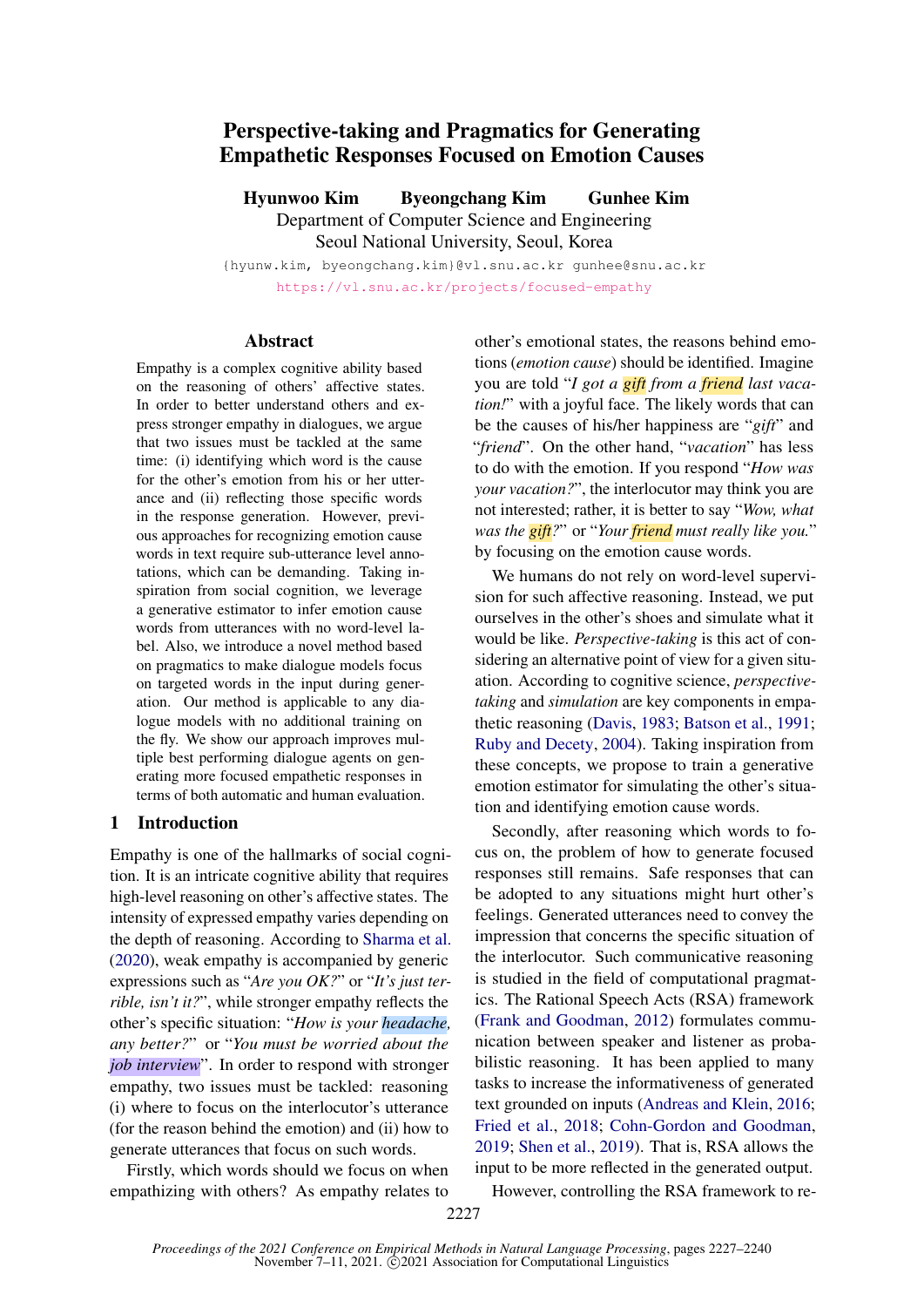flect specific parts of the input remains understudied. We introduce a novel method for the RSA framework to make models focus on targeted words in the interlocutor's utterance during generation.

In summary, we recognize emotion cause words in dialogue utterances with no word-level labels and generate stronger empathetic responses focused on them without additional training. Our major contributions are as follows:

(1) We identify emotion cause words in dialogue utterances by leveraging a generative estimator. Our approach requires no additional emotion cause labels other than the emotion label on the whole sentence, and outperforms other baselines.

(2) We introduce a new method of controlling the Rational Speech Acts framework [\(Frank and](#page-9-0) [Goodman,](#page-9-0) [2012\)](#page-9-0) to make dialogue models better focus on targeted words in the input context to generate more specific empathetic responses.

(3) For evaluation, we annotate emotion cause words in emotional situations from the validation and test set of EmpatheticDialogues dataset [\(Rashkin et al.,](#page-9-2) [2019\)](#page-9-2). We publicly release our EMOCAUSE evaluation set for future research.

(4) Our approach improves model-based empathy scores [\(Sharma et al.,](#page-10-0) [2020\)](#page-10-0) of three recent dialogue agents, MIME [\(Majumder et al.,](#page-9-3) [2020\)](#page-9-3), DodecaTransformer [\(Shuster et al.,](#page-10-3) [2020\)](#page-10-3), and Blender [\(Roller et al.,](#page-10-4) [2021\)](#page-10-4) on EmpatheticDialogues. User studies also show that our approach improves human-rated empathy scores and is more preferred in A/B tests.

## 2 Related Work

Empathetic dialogue modeling. Incorporating user sentiment is one of early attempts for empathetic conversation generation [\(Siddique et al.,](#page-10-5) [2017;](#page-10-5) [Shi and Yu,](#page-10-6) [2018\)](#page-10-6). [Rashkin et al.](#page-9-2) [\(2019\)](#page-9-2) collect a large-scale English empathetic dialogue dataset named EmpatheticDialogues. The dataset is now adopted in other dialogue corpus such as DodecaDialogue [\(Shuster et al.,](#page-10-3) [2020\)](#page-10-3) and BST [\(Smith et al.,](#page-10-7) [2020\)](#page-10-7). As a result, pretrained large dialogue agents such as DodecaTransformer [\(Shus](#page-10-3)[ter et al.,](#page-10-3) [2020\)](#page-10-3) and Blender [\(Roller et al.,](#page-10-4) [2021\)](#page-10-4) now show empathizing capabilities. Empathyspecialized dialogue models are another stream of research. Diverse architectures have been adopted, including emotion recognition [\(Lin et al.,](#page-9-4) [2020\)](#page-9-4), mixture of experts [\(Lin et al.,](#page-9-5) [2019\)](#page-9-5), emotion mimicry [\(Majumder et al.,](#page-9-3) [2020\)](#page-9-3) and persona

[\(Zhong et al.,](#page-10-8) [2020\)](#page-10-8). [Li et al.](#page-9-6) [\(2020\)](#page-9-6) use lexicon to extract emotion-related words from utterances and feed them to a GAN-based agent.

We aim to improve both pretrained large dialogue agents and empathy-specialized ones by making them focus on emotion cause words in context.

Emotion Cause (Pair) Extraction. The emotion cause extraction (ECE) task predicts causes in text spans, given an emotion. Cause spans have been collected from Chinese microblogs and news [\(Gui et al.,](#page-9-7) [2014,](#page-9-7) [2016\)](#page-9-8), English novels [\(Gao et al.,](#page-9-9) [2017\)](#page-9-9), and English dialogues [\(Poria et al.,](#page-9-10) [2020\)](#page-9-10). [Xia and Ding](#page-10-9) [\(2019\)](#page-10-9) propose a task of extracting pairs of both emotion and its cause spans. Previous works tackle these tasks via supervised learning with question-answering [\(Gui et al.,](#page-9-11) [2017\)](#page-9-11), jointlearning [\(Chen et al.,](#page-8-4) [2018\)](#page-8-4), co-attention [\(Li et al.,](#page-9-12) [2018\)](#page-9-12), and regularization [\(Fan et al.,](#page-9-13) [2019\)](#page-9-13).

Compared to those tasks, we recognize emotion cause words with no word-level labels using a generative estimator. Our method does not require word-level labels other than the emotion labels of the whole sentences. We then generate more specific empathetic responses focused on them.

Rational Speech Acts (RSA) framework. The RSA framework [\(Frank and Goodman,](#page-9-0) [2012\)](#page-9-0) has been applied to many NLP tasks including referencing [\(Andreas and Klein,](#page-8-2) [2016;](#page-8-2) [Zarrieß and](#page-10-10) [Schlangen,](#page-10-10) [2019\)](#page-10-10), captioning [\(Vedantam et al.,](#page-10-11) [2017;](#page-10-11) [Cohn-Gordon et al.,](#page-8-5) [2018\)](#page-8-5), navigating [\(Fried](#page-9-1) [et al.,](#page-9-1) [2018\)](#page-9-1), translation [\(Cohn-Gordon and Good](#page-8-3)[man,](#page-8-3) [2019\)](#page-8-3), summarization [\(Shen et al.,](#page-10-2) [2019\)](#page-10-2), and dialogue [\(Kim et al.,](#page-9-14) [2020\)](#page-9-14). It can improve informativeness of generated utterances better grounded on inputs (*e.g*. images, texts).

Compared to previous use of RSA, we propose an approach that can control the models to focus on targeted words from the given input.

# <span id="page-1-0"></span>3 Identifying Emotion Cause Words with Generative Emotion Estimation

Our approach consists of two steps: (i) recognizing emotion cause words from utterances with no word-level labels ([§3\)](#page-1-0), and (ii) generating empathetic responses focused on those words ([§4\)](#page-3-0). In this section, we first train a generative emotion estimator to identify emotion cause words.

## <span id="page-1-1"></span>3.1 Why Generative Emotion Estimator?

We leverage a *generative* model by taking inspiration from *perspective-taking* (*i.e*. *simulating* one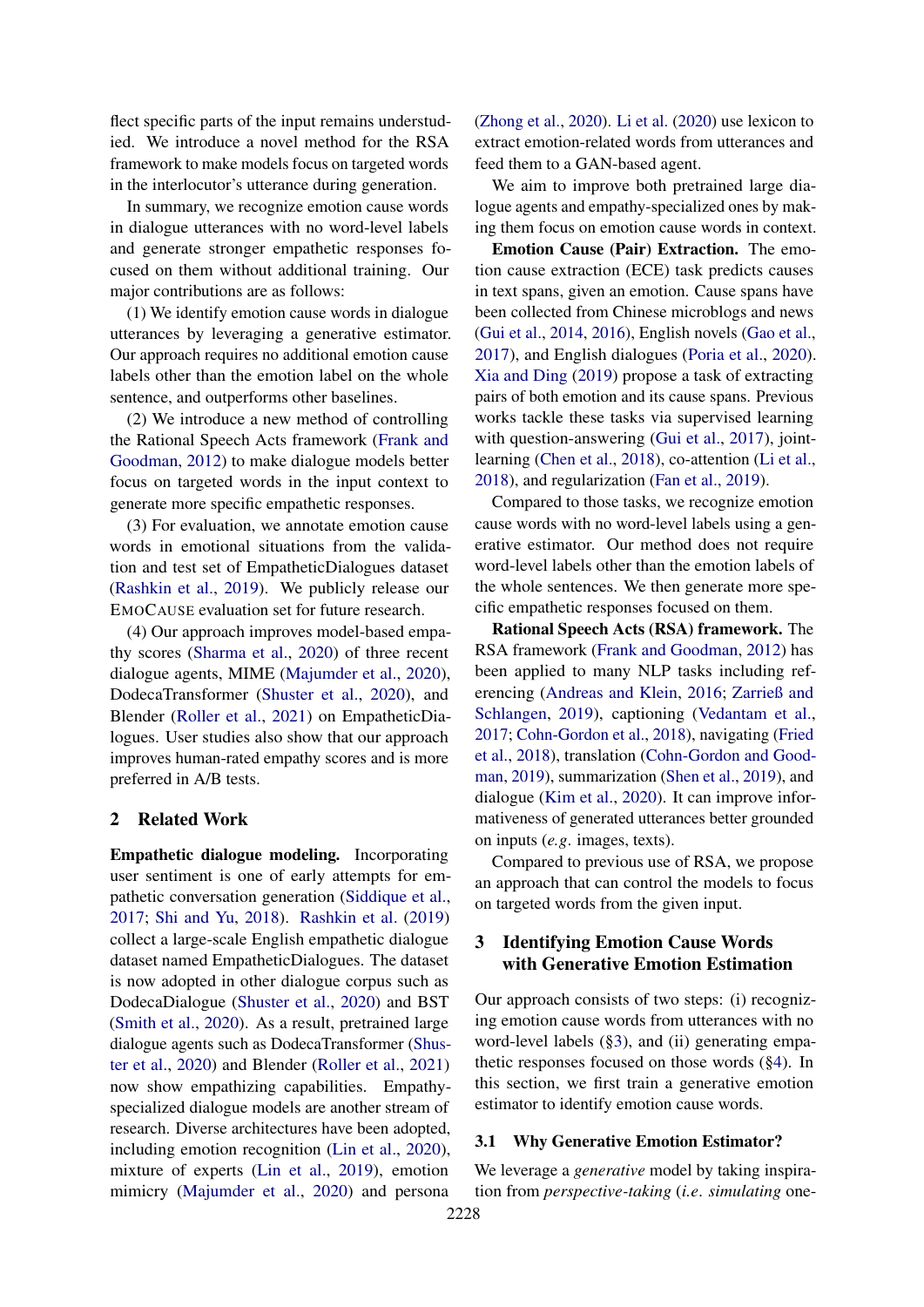self in other's shoes) to reason emotion causes; not requiring word-level labels. Our idea is to estimate the emotion cause weight of each word in the utterance while satisfying the following three desiderata.

(1) Do not require word-level supervision for learning to identify emotion cause words in the utterances. Humans do not need word-level labels to infer the probable causes associated with the other's emotion during conversation.

(2) Simulate the observed interlocutor's situation within the model. *Simulation theory* (ST) from cognitive science explains that this mental imitation helps understanding the internal mental states of others [\(Gallese et al.,](#page-9-15) [2004\)](#page-9-15). Much evidence for ST is found from neuroscience including mirror neurons [\(Rizzolatti and Craighero,](#page-9-16) [2004\)](#page-9-16), action-perception coupling [\(Decety and Chami](#page-9-17)[nade,](#page-9-17) [2003\)](#page-9-17), and empathetic perspective-taking [\(Ruby and Decety,](#page-10-1) [2004\)](#page-10-1).

(3) Reason other's internal emotional states in Bayesian fashion. Studies from cognitive science argue that human reasoning of other's affective states and minds can be described via Bayesian inference [\(Griffiths et al.,](#page-9-18) [2008;](#page-9-18) [Ong et al.,](#page-9-19) [2015;](#page-9-19) [Saxe and Houlihan,](#page-10-12) [2017;](#page-10-12) [Ong et al.,](#page-9-20) [2019\)](#page-9-20).

Interestingly, a generative emotion estimator (GEE), which models  $P(C, E) = P(E)P(C|E)$ with text sequence  $(e.g.$  context)  $C$  and emotion E, satisfies all the above conditions. First, the generative estimator computes the likelihood of C by *generating* C given E, which can be viewed as a *simulation* of C. Second, it estimates  $P(E|C)$  via Bayes' rule. Finally, the association between the emotion estimate and each word comes for free by using the likelihood of each words; without using any word-level supervision. We use BART [\(Lewis](#page-9-21) [et al.,](#page-9-21) [2020\)](#page-9-21) to implement a GEE.

### <span id="page-2-4"></span>3.2 Training to Model Emotional Situations

Dataset. To train our GEE, we leverage the EmpatheticDialogues [\(Rashkin et al.,](#page-9-2) [2019\)](#page-9-2), a multiturn English dialogue dataset where the speaker talks about an emotional situation and the listener expresses empathy. An example is shown in Table [1.](#page-2-0) The emotion and the situation sentence are only visible to the speaker. Situations are collected beforehand by asking annotators to recall related experiences for a given emotion label. The dataset includes a rich suite of 32 emotion labels that are evenly distributed.

## <span id="page-2-0"></span>Emotion: Grateful

Situation:

I was grateful when my mother visited me for my birthday.

Speaker: It was my birthday, my mom came to surprise me. Listener: Aw that's so nice, how did she surprise you? Speaker: She showed up to my house and brought me a cake. Listener: Cakes! yessss winning. :)

| Table 1: A dialogue example in EmpatheticDialogues.                                         |
|---------------------------------------------------------------------------------------------|
| <b>Emotion: Joyful</b><br>GEE:<br>• I got accepted into a masters program in neuroscience.  |
| <b>Emotion: Angry</b><br>GEE:<br>• I was so mad at my cousin. He stole my daughters stuff.  |
| <b>Emotion: Grateful</b><br>GEE:<br>• The night my dad got me a new car was a magical time. |

Table 2: Example of sampled outputs from our generative emotion estimator (GEE) using Nucleus sampling.

**Training.** Given an emotion label  $E$ , GEE is trained to generate its corresponding emotional situation  $C = \{w_1, ..., w_T\}$ , where  $w_i$  is a word. As a result, our GEE learns the joint probability  $P(C, E)$ . The trained GEE shows perplexity of 13.6 on the test situations of EmpatheticDialogues.

## <span id="page-2-2"></span>3.3 Recognizing Emotions

Once trained, GEE can predict  $P(E|C = c)$  for a word sequence c (*e.g*. utterance) using Bayes' rule:

<span id="page-2-1"></span>
$$
P(E|C = c) \propto P(C = c|E)P(E). \quad (1)
$$

We compute the likelihood  $P(C = c|E)$  by GEE's generative ability as described in [§3.1.](#page-1-1) Since emotions in EmpatheticDialogues are almost evenly distributed, we set the prior  $P(E)$  to a uniform distribution. Finally, we find the emotion with the highest likelihood of the given sequence c.

We comparatively report the emotion classification accuracy of GEE in Appendix.

# <span id="page-2-3"></span>3.4 Weakly Supervised Emotion Cause Word Recognition

We introduce how GEE can recognize emotion cause words solely based on emotion labels without word-level annotations. For a given word sequence  $c = \{w_1, w_2, ..., w_T\}$  (*e.g.* utterance), GEE can reason the association  $P(W|E = \hat{e})$  of each word  $w_t$  in the sequence c to the recognized emotion  $\hat{e}$ in Bayesian fashion:

$$
P(W|E = \hat{e}) \propto P(E = \hat{e}|W)P(W).
$$
 (2)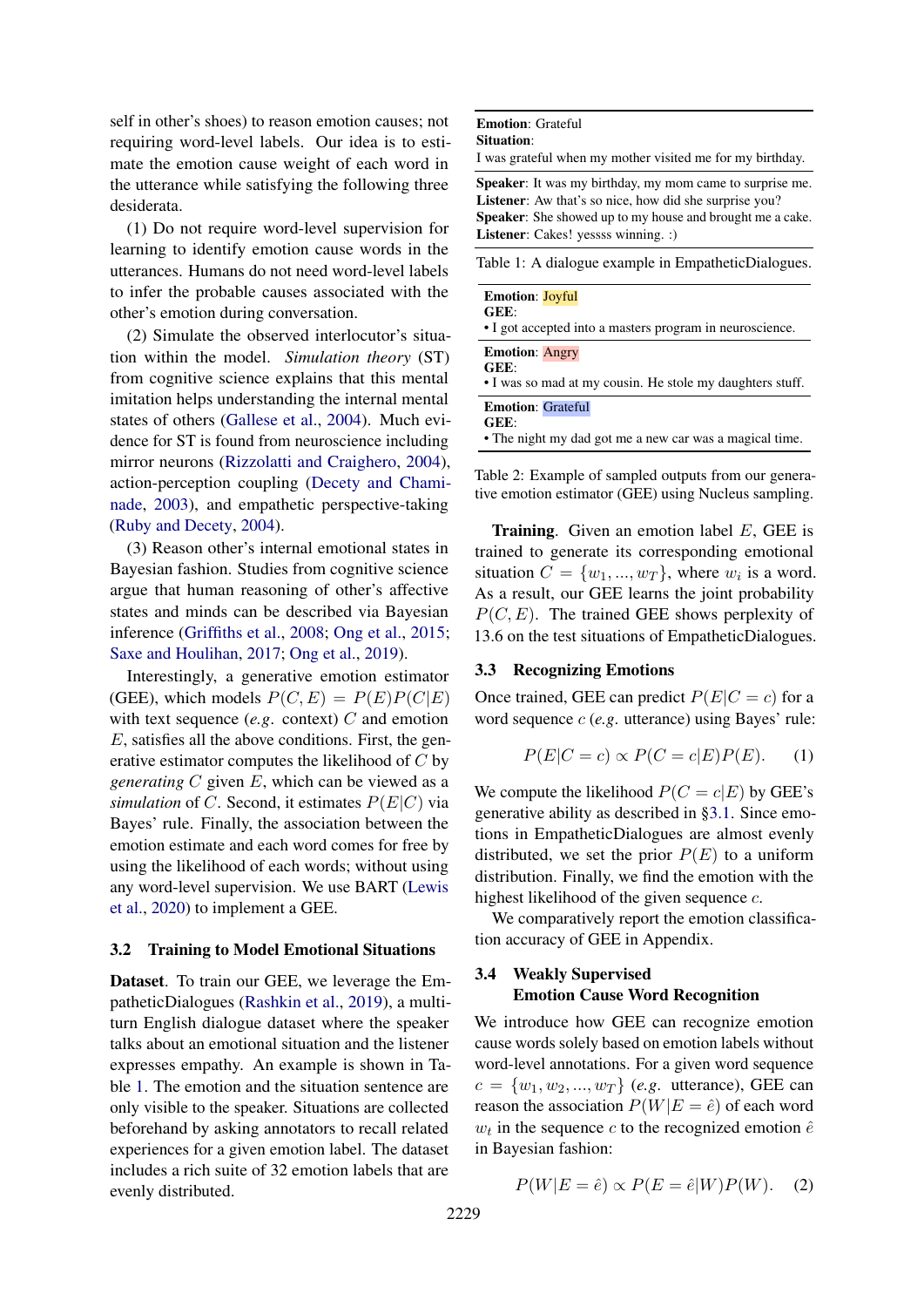The emotion likelihood is computed as

$$
P(\hat{e}|W = w_t) = \mathbb{E}_{w_{< t}} [P(\hat{e}|w_t, w_{< t})]
$$
(3)  

$$
\approx \frac{P(w_t|\hat{e}, w_{< t}) P(\hat{e})}{\sum_{e' \in \mathcal{E}} P(w_t|e', w_{< t}) P(e')},
$$

where  $w_{\leq t}$  is the partial utterance up to time step  $t - 1$ . Since computing the expectation over all possible partial utterance  $w_{\leq t}$  is intractable, we approximate it by a single sample. We build set  $\mathcal E$  to include  $\hat e$  and emotions with the two lowest probability of  $P(E|C = c)$  when recognizing emo-tion in Eq.[\(1\)](#page-2-1). We assume the marginal  $P(W)$  is uniform. We choose the top- $k$  words reasoned by GEE as emotion cause words, and focus on them during empathetic response generation.

# <span id="page-3-0"></span>4 Controlling the RSA framework for Focused Empathetic Responses

We introduce how to control the Bayesian Rational Speech Acts (RSA) framework [\(Frank and Good](#page-9-0)[man,](#page-9-0) [2012\)](#page-9-0) to focus on targeted words in the context during response generation. We first preview the basics of RSA for dialogues ([§4.1\)](#page-3-1). We then present how to control the RSA with word-level focus ([§4.2\)](#page-4-0), where our major contribution lies. Figure [1](#page-3-2) is the overview of our method.

## <span id="page-3-1"></span>4.1 The Rational Speech Acts Framework

Applying the RSA framework is computing the posterior of the dialogue agent's output distribution over words each time step. Hence, it is applicable to any existing pretrained dialogue agents on the fly, with no additional training.

The RSA framework formulates communication as a reference game between speaker and listener. Based on recursive Bayesian formulation, the speaker (*i.e*. dialogue model) reasons about the listener's belief of what the speaker is referring to. We follow the approach of [Kim et al.](#page-9-14) [\(2020\)](#page-9-14) for adopting RSA to dialogues. Our goal here is to update a base speaker  $S_0$  to a pragmatic speaker  $S_1$ that focuses more on the emotion cause words in dialogue context c (*i.e*. dialogue history).

**Base Speaker**  $S_0$ . Let c and  $u_t$  denote dialogue context and the output word of the model at time step t, respectively. The base speaker  $S_0$  is a dialogue agent that outputs  $u_t$  for a dialogue context and partial utterance  $u_{\leq t}$ :  $S_0(u_t|c, u_{\leq t})$ . As described, one can use any dialogue models for  $S_0$ .

**Pragmatic Listener**  $L_0$ . The pragmatic listener is a posterior distribution over which dialogue con-

<span id="page-3-2"></span>

Figure 1: Overview of our method, consisting of emotion recognition ([§3.3\)](#page-2-2), emotion cause word recognition ([§3.4\)](#page-2-3), distractor context sampling ([§4.2\)](#page-4-0), and pragmatic generation ([§4.1\)](#page-3-1). GEE denotes our generative emotion estimator.

text the speaker is referring to. It is defined in terms of the base speaker  $S_0$  and a prior distribution  $p_t(C)$  over the context in Bayesian fashion:

<span id="page-3-3"></span>
$$
L_0(c|u_{\leq t}, p_t) \propto \frac{S_0(u_t|c, u_{ (4)
$$

The *shared world*  $C$  is a finite set comprising the given dialogue context  $c$  and other contexts (coined as *distractors*) different from c. Our contribution lies in how to build world  $C$  to endow the dialogue agent with controllability to better focus on targeted words, which we discuss in [§4.2.](#page-4-0) We update prior  $p_{t+1}(C)$  with  $L_0$  from time step t as follows:  $p_{t+1}(C) = L_0(C|u \leq t, p_t)$ .  $\beta$  is the rationality parameter which controls how much the base speaker's distribution is taken into account. We note that  $L_0$  is simply a distribution computed in Bayesian fashion, not another separate model.

**Pragmatic Speaker**  $S_1$ . Integrating  $L_0$  with  $S_0$ , we obtain the pragmatic speaker  $S_1$ :

<span id="page-3-4"></span>
$$
S_1(u_t|c, u_{< t}) \propto L_0(c|u_{\leq t}, p_t)^{\alpha} \times S_0(u_t|c, u_{< t}). \quad (5)
$$

Since the pragmatic speaker  $S_1$  is forced to consider how its utterance is perceived by the listener (via  $L_0$ ), it favors words that have high likelihood of the given context  $c$  over other contexts in shared world C. Similar to Eq. [4,](#page-3-3)  $\alpha$  is the rationality parameter for  $S_1$ .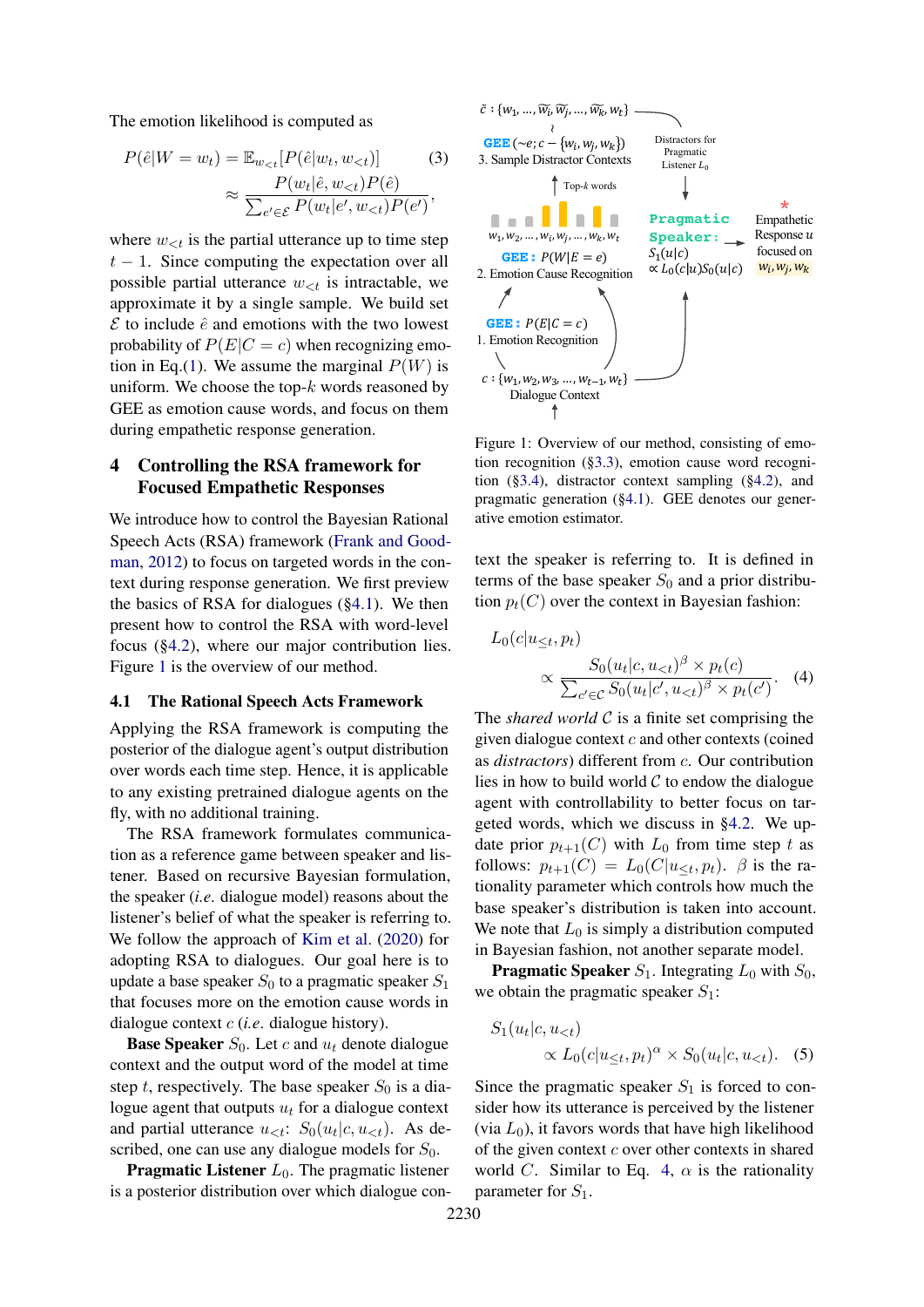# <span id="page-4-0"></span>4.2 Endowing Word-level Control for RSA to Focus on Targeted Words in Context

We aim to make dialogue models focus on targeted words from the input (*i.e*. dialogue context) during generation via shared world  $C$ . The shared world  $C$ consists of the given dialogue context  $c$  and other distractor contexts. It is used for computing the likelihood of the given context  $c$  in Eq. [4.](#page-3-3)

Previous works of RSA in NLP manually (or randomly) select pieces of text (*e.g*. sentences) entirely different from the given input [\(Cohn-Gordon](#page-8-3) [and Goodman,](#page-8-3) [2019;](#page-8-3) [Shen et al.,](#page-10-2) [2019;](#page-10-2) [Kim et al.,](#page-9-14) [2020\)](#page-9-14). In our context, it means distractors will be totally different contexts from  $c$  in the dataset. For example, when given a context "*I got a gift from my friend.*", a distractor might be "*Today, I have an exam at school.*". Although such type of distractors helps improve the specificity of the model's generated outputs, it is difficult to finely control which words the models should be specific about.

Our core idea is to build distractors by replacing the emotion cause words in  $c$  with different words via sampling with GEE. It can enhance the controllability of the RSA by making models focus on targeted words (*e.g*. emotion cause words recognized by GEE) from the dialogue context.

For a dialogue context  $c = \{w_1, ..., w_T\}$  where  $w_i$  is a word, GEE outputs top- $k$  emotion cause words regarding the recognized emotion  $\hat{e}_1$  from context c, denoted by  $W_{\text{gee}}$ . Next, we concatenate the least likely  $n$  emotions from GEE with the context  $c$  removing the top- $k$  emotion cause words:  $[\hat{e}_{-1}, ..., \hat{e}_{-n}; c - \mathcal{W}_{gee}]$ , which is input to GEE. We then sample different words  $(\tilde{w}_i, \tilde{w}_j, \dots, \tilde{w}_k)$ from GEE's output in place of  $W_{gee}$  to construct a distractor  $\tilde{c}$ . For example, given a context  $c$  "*I was sick from the flu*" and "*sick, flu*" as the top-2 emotion cause words, a sampled distractor  $\tilde{c}$  can be "*I was laughing from the relief* ". We use these altered contexts  $\{\tilde{c}_1, ..., \tilde{c}_i\}$  as distractors for the shared world C in the pragmatic listener  $L_0$  (Eq. [4\)](#page-3-3). We set n and cardinality of world C to 3 (*i.e*.  $\mathcal{C} = \{c, \tilde{c}_1, \tilde{c}_2\}$ . We run experiments and find the best  $k (= 5)$  (see Appendix).

The only difference between the original context c and the sampled distractor  $\tilde{c}$  is those emotion cause words. The pragmatic speaker  $S_1$  (Eq. [5\)](#page-3-4) prefers to generate words that have a higher likelihood of the given context  $c$  (including the original emotion cause words  $W_{gee}$ ) than the distractor context  $\tilde{c}$ . As a result, the pragmatic agent can generate

<span id="page-4-2"></span>

|                        |    |      | $#Emotion$ Label $#Label$ Label/Utt | #Utt |
|------------------------|----|------|-------------------------------------|------|
| <b>RECCON</b>          | 8  | Span | 2.0                                 | 6.3K |
| <b>EMOCAUSE</b> (Ours) | 32 | Word | 2.3                                 | 4.6K |

Table 3: Statistics of the EMOCAUSE evaluation set compared to RECCON [\(Poria et al.,](#page-9-10) [2020\)](#page-9-10). Utt denotes utterance.

<span id="page-4-3"></span>

Figure 2: Emotion ratio of RECCON and our EMO-CAUSE evaluation set.

<span id="page-4-4"></span>

| Emotion      | Situation                                                                              |
|--------------|----------------------------------------------------------------------------------------|
| Surprised    | Man, I did not expect to see a bear on the<br>road today.                              |
| Afraid       | I have to take a <b>business</b> trip next week,<br>I'm not looking forward to flying. |
| Sad          | I feel sad that I am spending so much time<br>this late on the internet.               |
| Joyful       | I'm excited I get to go to Disney in October!                                          |
|              | Table 4: Examples of annotated emotion cause words.                                    |
| Embarrassed  | pant, fell, dropped, people, tripped, toilet                                           |
| Nostalgic    | old, childhood, memory, friend, back                                                   |
| Trusting     | friend, gave, best, daughter, money, phone                                             |
| Anxious      | job, interview, exam, new, presentation                                                |
| Proud        | graduated, daughter, college, son, school                                              |
| Disappointed | not, son, car, failed, get, job, hard, friend                                          |

<span id="page-4-5"></span>Table 5: The most frequent cause words for each emotion. Other emotions can be found in Appendix.

utterances more focused on those original emotion cause words.

# <span id="page-4-6"></span>5 EMOCAUSE: Emotion Cause Words Evaluation Set

## 5.1 Collecting Annotations

To evaluate the performance of GEE, we annotate emotion cause words<sup>[1](#page-4-1)</sup> in the situations of validation and test set in EmpatheticDialogues [\(Rashkin](#page-9-2) [et al.,](#page-9-2) [2019\)](#page-9-2) ([§3.2\)](#page-2-4). Using Amazon Mechanical Turk, we ask three workers to vote which words (*e.g*. object, action, event, concept) in the situation

<span id="page-4-1"></span> $<sup>1</sup>$ As existing works annotate emotion cause spans for a</sup> given emotion label, we also coin our annotations as emotion cause words. However, in terms of "*causality*", we note that the *true* cause of the given emotion can be annotated only by the original annotator of the emotion label.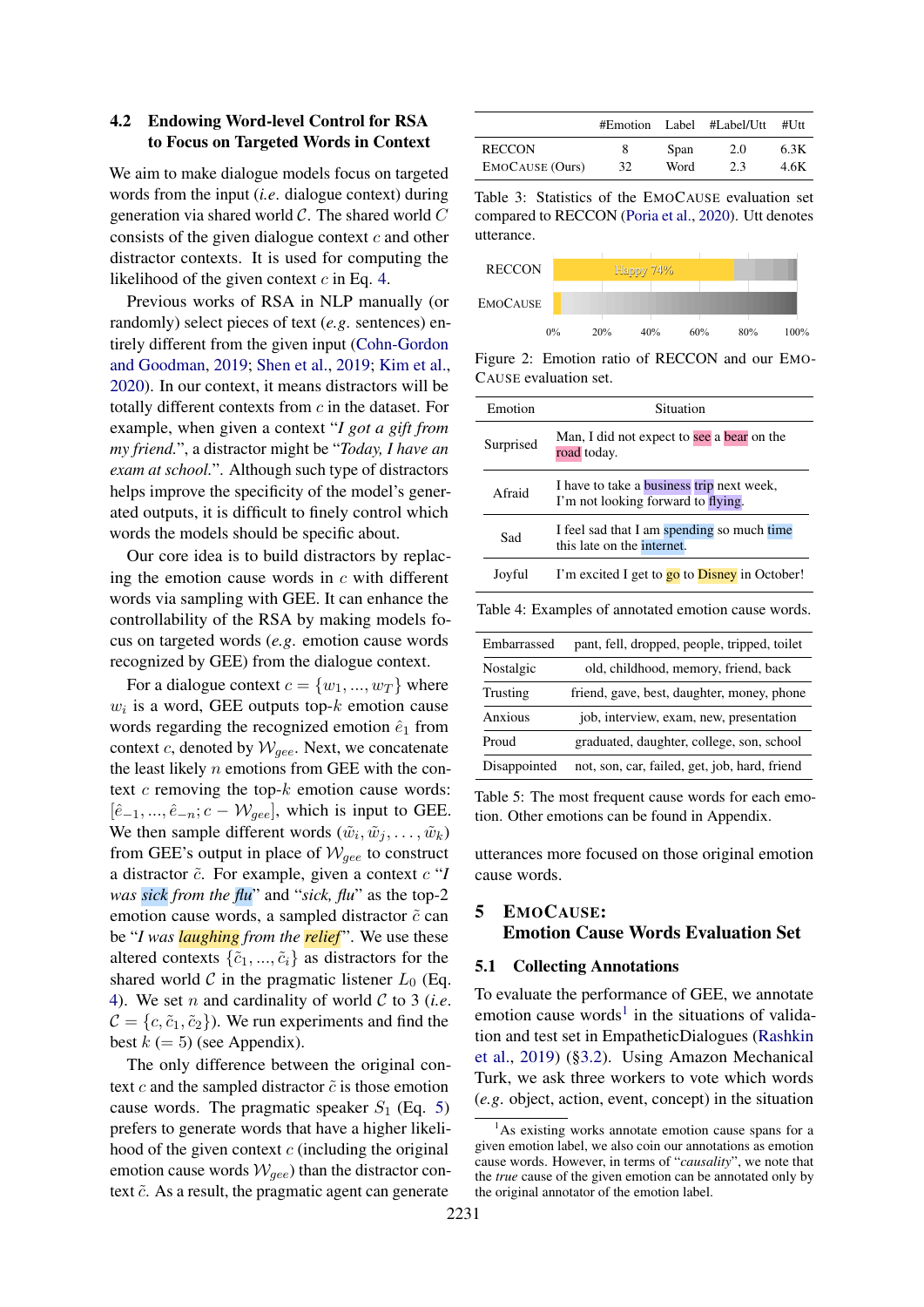sentence are the cause words to the given emotion. Since explicit emotion words in the text (*e.g*. happy, disappointed) are not cause words of emotion, we discourage workers from selecting them.

Annotators are required to have a minimum of 1000 HITs, 95% HIT approval rate, and be located at one of [AU, CA, GB, NZ, US]. We pay the annotators \$0.15 per description. To further ensure quality, only annotators who pass the qualification test are invited to annotate. Nevertheless, speculations for emotion causes are subjective and can vary among annotators. Therefore, we use *only* unanimously selected words (*i.e*. earning *all* three votes) to ensure maximum objectivity.

## 5.2 Analysis

We analyze the characteristics of our emotion cause words in the EMOCAUSE evaluation set. In Table [3](#page-4-2) and Figure [2,](#page-4-3) we compare the basic statistics of our annotation set and RECCON [\(Poria et al.,](#page-9-10) [2020\)](#page-9-10), which is an English dialogue dataset annotating emotion cause spans on the DailyDialog [\(Li et al.,](#page-9-22) [2017\)](#page-9-22) and IEMOCAP [\(Busso et al.,](#page-8-6) [2008\)](#page-8-6) with a total of 8 emotions. Since our EMOCAUSE is based on emotional situations from an empathetic dialogue dataset [\(Rashkin et al.,](#page-9-2) [2019\)](#page-9-2), emotion causes play a more important role than in casual conversations from RECCON. While 74% of REC-CON's labels belong to a single emotion *happy*, EMOCAUSE provides a balanced range of 32 emotions labels. Therefore, our evaluation set presents a wider variety than RECCON. Table [4](#page-4-4) shows some examples of the annotated emotion cause words.

Table [5](#page-4-5) reports the most frequent cause words for some emotions. We find "embarrassing" events happen frequently in *toilets* and in front of *people*. "Proud" and "disappointed" are closely related to *children*. Interestingly, *phones* are associated with "trusting", which may be due to smartphones containing sensitive personal information. More examples and results can be found in Appendix.

## 6 Experiments

We first evaluate our generative emotion estimator (GEE) on weakly-supervised emotion cause word recognition ([§6.2\)](#page-6-0). We then show our new controlling method for the RSA framework can improve best performing dialogue agents to generate more empathetic responses by better focusing on targeted emotion cause words ([§6.3\)](#page-6-1).

## 6.1 Datasets and Experiment Setting

EmpatheticDialogues (ED) [\(Rashkin et al.,](#page-9-2) [2019\)](#page-9-2). This dataset is an English empathetic dialogue dataset with 32 diverse emotion types ([§3.2\)](#page-2-4). The task is to generate empathetic responses (*i.e*. responses from the listener's side in Table [1\)](#page-2-0) when only given the dialogue context (*i.e*. history) without emotion labels and situation descriptions. It contains 24,850 conversations partitioned into training, validation, and test set by 80%, 10%, 10%, respectively. We additionally annotate cause words for the given emotion for all situations in the validation and test set of EmpatheticDialogues ([§5\)](#page-4-6).

EmoCause ([§5\)](#page-4-6). We compare our GEE with four methods that can recognize emotion cause words with no word-level annotations: random, RAKE [\(Rose et al.,](#page-10-13) [2010\)](#page-10-13), EmpDG [\(Li et al.,](#page-9-6) [2020\)](#page-9-6), and BERT [\(Devlin et al.,](#page-9-23) [2019\)](#page-9-23). For random, we randomly choose words as emotion causes. RAKE is an automatic keyword extraction algorithm based on the word frequency and degree of co-occurrences. EmpDG leverages a rule-based method for capturing emotion cause words using EmoLex [\(Mohammad and Turney,](#page-9-24) [2013\)](#page-9-24), a largescale lexicon of emotion-relevant words. Finally, we train BERT for emotion classification with the emotion labels in ED. For BERT, we select the words with the largest averaged weight of BERT's last attention heads for the classification token (*i.e*. [CLS]). More details can be found in Appendix.

Dialogue models for base speakers. We experiment our approach on three recent dialogue agents: MIME [\(Majumder et al.,](#page-9-3) [2020\)](#page-9-3), Dodeca-Transformer [\(Shuster et al.,](#page-10-3) [2020\)](#page-10-3), and Blender [\(Roller et al.,](#page-10-4) [2021\)](#page-10-4). MIME is a dialogue model explicitly targeting empathetic conversation by leveraging emotion mimicry. We select MIME, since it reportedly performs better than other recent empathy-specialized models [\(Rashkin et al.,](#page-9-2) [2019;](#page-9-2) [Lin et al.,](#page-9-5) [2019\)](#page-9-5) on EmpatheticDialogues. DodecaTransformer is a multi-task model trained on all DodecaDialogue tasks [\(Shuster et al.,](#page-10-3) [2020\)](#page-10-3) (*i.e*. 12 dialogue tasks including ED, image and knowledge grounded ones) and finetuned on ED. Blender is one of the state-of-the-art open domain dialogue agent [\(Roller et al.,](#page-10-4) [2021\)](#page-10-4) trained on Blended-SkillTalk dataset [\(Smith et al.,](#page-10-7) [2020\)](#page-10-7) which adopts contexts from ED. We also finetune Blender on ED. For all models, we use the default hyperparameters from the official implementations. More details are in Appendix.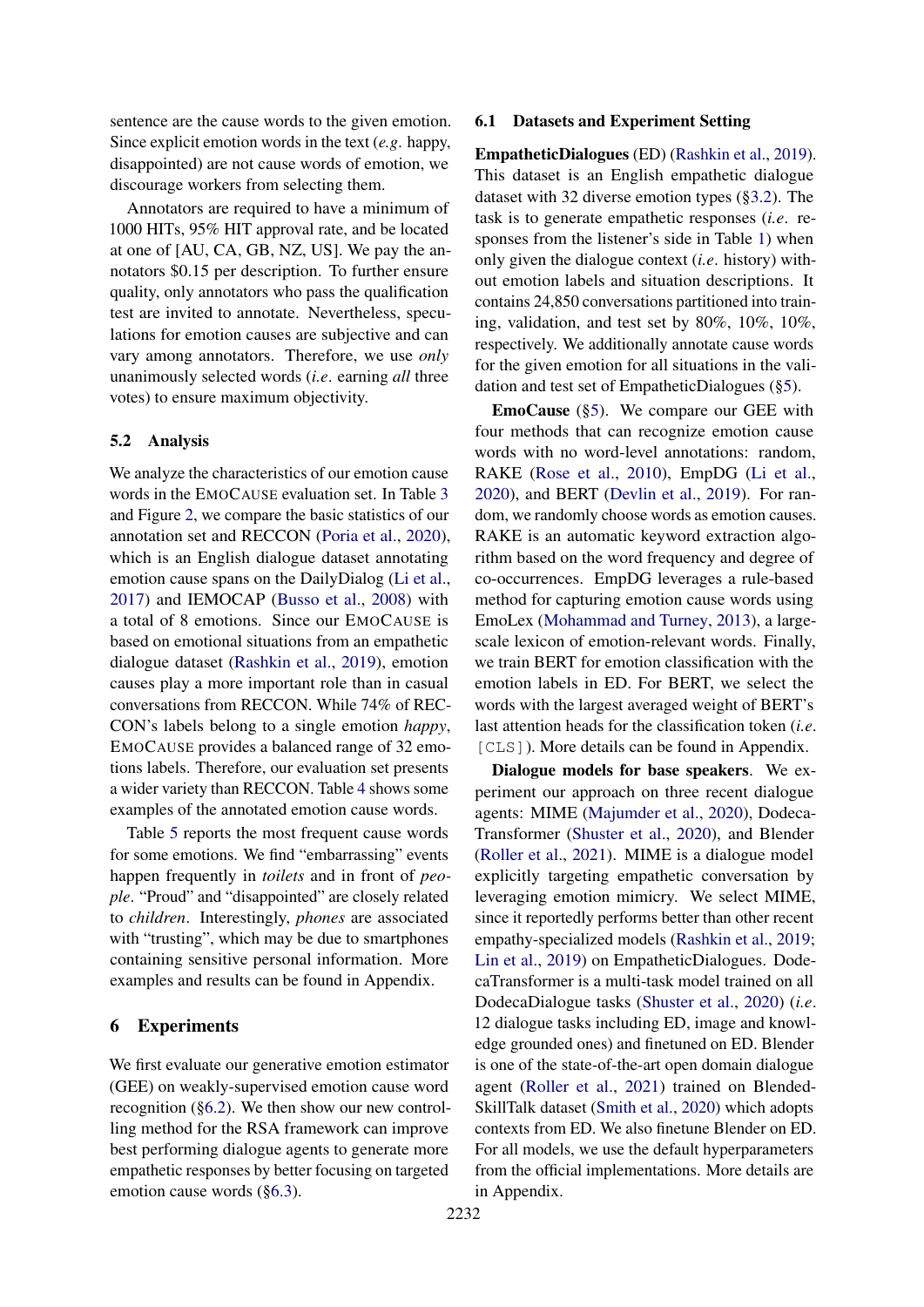<span id="page-6-2"></span>

| Model                 | $Top-1$<br>Recall | $Top-3$<br>Recall | $Top-5$<br>Recall |
|-----------------------|-------------------|-------------------|-------------------|
| Human                 | 41.3              | 81.1              | 95.0              |
| Random                | 10.7              | 30.6              | 48.5              |
| EmpDG                 | 13.4              | 36.2              | 49.3              |
| <b>RAKE</b>           | 12.7              | 35.8              | 55.0              |
| <b>BERT-Attention</b> | 13.8              | 40.6              | 61.2              |
| GEE (Ours)            | 17.3              | 48.1              | 68.4              |

Table 6: Comparison of emotion cause word recognition performance between our generative emotion estimator (GEE), random, RAKE [\(Rose et al.,](#page-10-13) [2010\)](#page-10-13), EmpDG [\(Li et al.,](#page-9-6) [2020\)](#page-9-6), and BERT on our EMOCAUSE evaluation set ([§5\)](#page-4-6).

Automatic evaluation metrics. For weaklysupervised emotion cause word recognition, we report the Top-1, 3, 5 recall scores.

For EmpatheticDialogues, we report coverage and two scores for specific empathy expressions (Exploration, Interpretation) measured by pretrained empathy identification models [\(Sharma](#page-10-0) [et al.,](#page-10-0) [2020\)](#page-10-0). The coverage score refers to the average number of emotion cause words included in the model's generated response.

The (i) Exploration and (ii) Interpretation are metrics for expressed empathy in text, introduced by [Sharma et al.](#page-10-0) [\(2020\)](#page-10-0). They both require responses to focus on the interlocutor's utterances and to be specific. (i) Explorations are expressions of active interest in the interlocutor's situation, such as "*What happened?*" or "*So, did you pass the chemistry exam?*". The latter is rated as a stronger empathetic response since it asks specifically about the interlocutor's situation. (ii) Interpretations are expressions of acknowledgments or understanding of the interlocutor's emotion or situation, such as "*I know your feeling.*" or "*I also had to speak in front of such audience, made me nervous.*" Expressions of specific understanding are considered to be more empathetic. RoBERTa models [\(Liu et al.,](#page-9-25) [2019\)](#page-9-25) that are separately pretrained for each metric rate each agent's response by returning values of 0, 1, or 2. Higher scores indicate stronger empathy.

# <span id="page-6-0"></span>6.2 Weakly-Supervised Emotion Cause Word Recognition

Table [6](#page-6-2) compares the recall of different methods on our EMOCAUSE evaluation set ([§5\)](#page-4-6). Our GEE outperforms all other alternative methods. RAKE performs better than EmpDG that uses a fixed lexicon of emotion-relevant words. Compared to RAKE, methods leveraging dense word representations (*i.e*.

<span id="page-6-3"></span>

| Model                         |      |                                          | Coverage Exploration $\uparrow$ Interpretation $\uparrow$ |  |
|-------------------------------|------|------------------------------------------|-----------------------------------------------------------|--|
| MIME (Majumder et al., 2020)  |      |                                          |                                                           |  |
| $S_0$                         | 0.22 | 0.12                                     | 0.05                                                      |  |
| Plain $S_1$                   | 0.22 | 0.23                                     | 0.10                                                      |  |
| Focused $S_1$                 | 0.24 | 0.24                                     | 0.13                                                      |  |
|                               |      | DodecaTransformer (Shuster et al., 2020) |                                                           |  |
| $S_0$                         | 0.34 | 0.25                                     | 0.24                                                      |  |
| $S_0 +$ Emotion               | 0.34 | 0.21                                     | 0.20                                                      |  |
| Plain $S_1$                   | 0.43 | 0.30                                     | 0.23                                                      |  |
| Focused $S_1$                 | 0.49 | 0.32                                     | 0.30                                                      |  |
| Blender (Roller et al., 2021) |      |                                          |                                                           |  |
| $S_0$                         | 0.35 | 0.28                                     | 0.22                                                      |  |
| $S_0$ +Emotion                | 0.34 | 0.31                                     | 0.20                                                      |  |
| Plain $S_1$                   | 0.43 | 0.37                                     | 0.21                                                      |  |
| Focused $S_1$                 | 0.54 | 0.38                                     | 0.26                                                      |  |

Table 7: Comparison of our approach (Focused  $S_1$ ) with other speakers on EmpatheticDialogues [\(Rashkin](#page-9-2) [et al.,](#page-9-2) [2019\)](#page-9-2). Exploration, and Interpretation scores are evaluated by pretrained RoBERTa models from [Sharma](#page-10-0) [et al.](#page-10-0) [\(2020\)](#page-10-0).

BERT, GEE) perform better. Selecting words by BERT's attention weights does not attain better performance on capturing emotion cause words than GEE. The gap between GEE and other methods widens when the number of returned words from models is more than one (*i.e*. Top-3, 5).

We also evaluate human performance to measure the difficulty of the task. We randomly sample 100 examples from the test set and ask a human evaluator to select five best guesses for the emotion causes. As the performance gap between GEE and human is significantly large, there is much room for further improvement in weakly-supervised emotion cause recognition.

# <span id="page-6-1"></span>6.3 Empathetic Response Generation

Results on Automatic Evaluation. Table [7](#page-6-3) reports the performance of different dialogue agents on EmpatheticDialogues [\(Rashkin et al.,](#page-9-2) [2019\)](#page-9-2) with automatic evaluation metrics. Our *Focused*  $S_1$  significantly outperforms the base model  $S_0$  in terms of Interpretation and Exploration scores that measure more focused and specific empathetic expression. We also test the plain pragmatic method (*Plain*  $S_1$ ) that use random distractors as in previous works [\(Cohn-Gordon et al.,](#page-8-5) [2018;](#page-8-5) [Kim et al.,](#page-9-14) [2020\)](#page-9-14). The *Focused*  $S_1$  consistently outperforms *Plain*  $S_1$  on Interpretation score with similar or better Exploration scores. The *Focused*  $S_1$  models show higher coverage scores than other mod-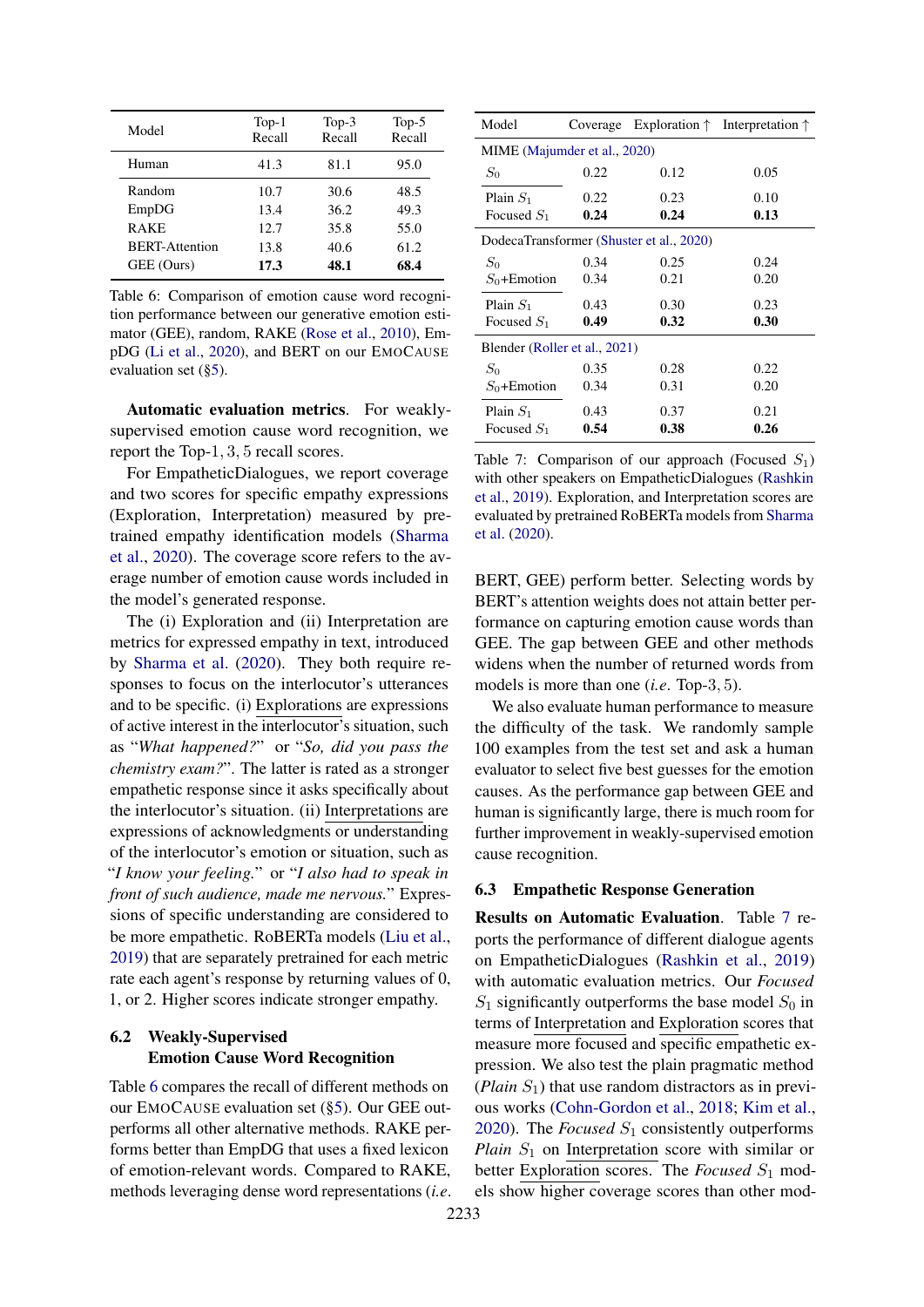<span id="page-7-1"></span>

| Model                         | Empathy $\uparrow$                       | Relevance $\uparrow$ | Fluency $\uparrow$ |
|-------------------------------|------------------------------------------|----------------------|--------------------|
|                               | MIME (Majumder et al., 2020)             |                      |                    |
| $S_0$                         | 2.94                                     | 3.17                 | 2.75               |
| Focused $S_1$                 | 3.09                                     | 3.21                 | 2.83               |
|                               | DodecaTransformer (Shuster et al., 2020) |                      |                    |
| $S_0$                         | 2.53                                     | 3.47                 | 2.56               |
| Focused $S_1$                 | 2.71                                     | 3.57                 | 2.75               |
| Blender (Roller et al., 2021) |                                          |                      |                    |
| $S_0$                         | 2.91                                     | 3.12                 | 3.46               |
| Focused $S_1$                 | 3.00                                     | 3.25                 | 3.57               |

Table 8: Comparison of our approach (Focused  $S_1$ ) with base speakers  $(S_0)$  on human rating.

<span id="page-7-2"></span>

| Model                                    | Win      | Lose.    | Tie   |
|------------------------------------------|----------|----------|-------|
| MIME (Majumder et al., 2020)             |          |          |       |
| Focused $S_1$ vs $S_0$                   | 46.7%    | $20.0\%$ | 33.3% |
| DodecaTransformer (Shuster et al., 2020) |          |          |       |
| Focused $S_1$ vs $S_0$                   | $42.1\%$ | 28.8%    | 29.1% |
| Blender (Roller et al., 2021)            |          |          |       |
| Focused $S_1$ vs $S_0$                   | 44.6%    | 37.4%    | 18.0% |

Table 9: Comparison of our approach (*Focused*  $S_1$ ) with base speakers  $(S_0)$  on A/B test for empathetic response generation. The win and lose rates are based on *Focused*  $S_1$ *.* 

<span id="page-7-3"></span>

| Model                         | Win   | Lose.    | <b>Tie</b> |
|-------------------------------|-------|----------|------------|
| Blender (Roller et al., 2021) |       |          |            |
| Focused $S_1$ vs Plain $S_1$  | 39.6% | $32.3\%$ | 28.0%      |

Table 10: Comparison of our approach (*Focused*  $S_1$ ) with plain pragmatic approach  $(Plain S<sub>1</sub>)$  on A/B test for reflecting the given emotion cause words. The win and lose rates are based on *Focused*  $S_1$ .

els, indicating they more reflect the context's emotion cause words in responses. As MIME is only trained on EmpatheticDialogues, its Exploration and Interpretations scores are lower than models pretrained on other larger corpus. As a result, we find our approach is effective in both large pretrained open domain dialogue models and empathyspecialized one.

We also finetune DodecaTransformer and Blender with explicit emotion information  $(S<sub>0</sub>+Emotion)$ . Following [Rashkin et al.](#page-9-2) [\(2019\)](#page-9-2), we concatenate the ground-truth emotion label to the dialogue context during training. At inference, the top predicted emotion from GEE is used. We find the Interpretation or Exploration scores of  $S_0$ +Emotion models drop. Thus, simply adding

## <span id="page-7-4"></span>Emotion: Angry

Context: I just moved to this neighborhood and some dumb criminals shot my neighbors and ran into the woods!

## Emotion cause words from GEE:

dumb, neighbors, shot, moved, ran

S<sub>0</sub>: That's terrible. Did you get a chance to talk to them? Plain  $S_1$ :

Oh my god, that is horrible! Where are they? Focused  $S_1$ :

Oh my god, that is horrible! Did they get *caught*?

#### **Emotion: Trusting**

Context: I'm a big believer in listening to your gut. Sometimes I might wonder where my intuition is leading me, but it always seems to be spot on.

| <b>Emotion cause words from GEE:</b>       |  |
|--------------------------------------------|--|
| believer, leading, intuition, wonder, spot |  |

 $S_0$ : That's great. I'm glad you have a good intuition. Plain S<sub>1</sub>:

Good for you. I have a gut feeling about a lot of things. Focused S<sub>1</sub>:

That's great! I'm a big *believer* in *intuition* too.

#### Emotion: Proud

Context: We were living overseas at the times – the most impressive part was crossing the Grand Canal over a pontoon of boats to finish the marathon ;-)

| <b>Emotion cause words from GEE:</b>   |  |
|----------------------------------------|--|
| impressive, Canal, Grand, part, finish |  |

S0: Wow, that sounds like a lot of fun! I'm glad you had a good time!

Plain  $S_1$ :

Wow, that sounds amazing! I bet you were so excited! Focused S<sub>1</sub>:

Wow, that sounds amazing! I've never been to *Europe*, but I've heard of it.

Table 11: Examples of recognized emotion cause words from our GEE and responses from  $S_0$  and Focused  $S_1$ . We underline words where our Focused  $S_1$ reflects the emotion cause words returned by GEE.[2](#page-7-0)

emotion information is insufficient to make models focus more on the interlocutor's emotional event.

Results on Human Evaluation. We conduct user study and A/B test via Amazon Mechanical Turk. We randomly sample 100 test examples, each rated by three unique human evaluators. Following previous works [\(Rashkin et al.,](#page-9-2) [2019;](#page-9-2) [Lin](#page-9-5) [et al.,](#page-9-5) [2019;](#page-9-5) [Majumder et al.,](#page-9-3) [2020\)](#page-9-3), we rate empathy, relevance, and fluency of generated responses.

<span id="page-7-0"></span><sup>&</sup>lt;sup>2</sup> Since Grand Canal is a famous tourist attraction in Venice, Italy, the word 'Europe' is closely related to it. We note that there is another famous Grand Canal in China. This might be a bias in BART, since it is trained on English datasets.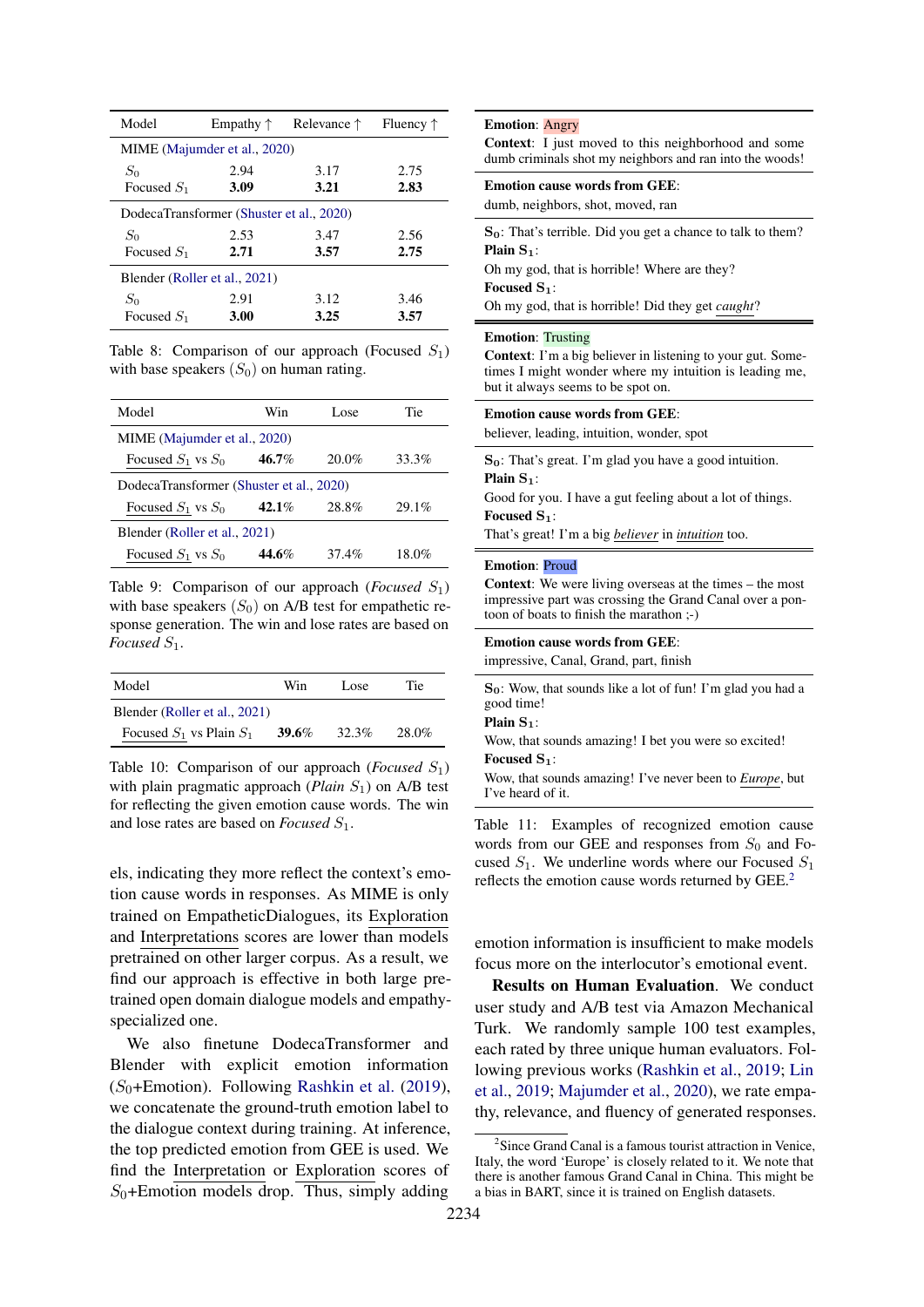Given the dialogue context and model's generated response, evaluators are asked to rate each criterion in a 4-point Likert scale, where higher scores are better. We also run human A/B test to directly compare the *Focused*  $S_1$  and base  $S_0$ . We ask three unique human evaluators to vote which response is more empathetic. They can select *tie* if both responses are thought to be equal.

Table [8](#page-7-1) and [9](#page-7-2) summarizes the averaged human rating and A/B test results on MIME [\(Majumder](#page-9-3) [et al.,](#page-9-3) [2020\)](#page-9-3), DodecaTransformer [\(Shuster et al.,](#page-10-3) [2020\)](#page-10-3), and Blender [\(Roller et al.,](#page-10-4) [2021\)](#page-10-4). Our *Focused*  $S_1$  agents are rated more empathetic and relevant to the dialogue context than the base agent  $S_0$ , with better fluency. Also, users prefer responses from our *Focused*  $S_1$  agent over those from the base agent  $S_0$ . The inter-rater agreement (Krippendorff's  $\alpha$ ) for human rating and A/B test are 0.26 and 0.27, respectively; implying fair agreement.

In addition to the coverage score in Table [7,](#page-6-3) we run A/B test on Blender [\(Roller et al.,](#page-10-4) [2021\)](#page-10-4) to compare the *Focused*  $S_1$  and *Plain*  $S_1$  for reflecting the given emotion cause words in the responses. We random sample 200 test examples and ask three unique human evaluators to vote which response is more focused on the given emotion cause words from the context.

Table [10](#page-7-3) is the result of A/B test for focused response generation on Blender [\(Roller et al.,](#page-10-4) [2021\)](#page-10-4). Users rate that responses from *Focused*  $S_1$  more reflect the emotion cause words than those from the *Plain*  $S_1$  approach. Thus, both quantitative and qualitative results show that our *Focused*  $S_1$ approach helps dialogue agents to effectively generate responses focused on given target words.

Examples of the recognized emotion cause words from GEE and generated responses are in Table [11.](#page-7-4) Our *Focused*  $S_1$  agent's responses reflect the context's emotion cause words returned from our GEE, implicitly or explicitly.

# 7 Conclusion

We studied how to use a generative estimator for identifying emotion cause words from utterances based solely on emotion labels without word-level labels (*i.e*. weakly-supervised emotion cause word recognition). To evaluate our approach, we introduce EMOCAUSE evaluation set where we manually annotated emotion cause words on situations in EmpatheticDialogues [\(Rashkin et al.,](#page-9-2) [2019\)](#page-9-2). We release the evaluation set to the public for future

research. We also proposed a novel method for controlling the Rational Speech Acts (RSA) framework [\(Frank and Goodman,](#page-9-0) [2012\)](#page-9-0) to make models generate empathetic responses focused on targeted words in the dialogue context. Since the RSA framework requires no additional training, our approach is orthogonally applicable to any pretrained dialogue agents on the fly. An interesting direction for future work will be reasoning how the interlocutor would react to the model's empathetic response. Such reasoning is an essential part for expressing empathy.

## Acknowledgments

We thank the anonymous reviewers for their helpful comments. This research was supported by Samsung Research Funding Center of Samsung Electronics under project number SRFCIT2101- 01. The compute resource and human study are supported by Brain Research Program by National Research Foundation of Korea (NRF) (2017M3C7A1047860). Gunhee Kim is the corresponding author.

### References

- <span id="page-8-2"></span>Jacob Andreas and Dan Klein. 2016. Reasoning about Pragmatics with Neural Listeners and Speakers. In *EMNLP*.
- <span id="page-8-1"></span>C Daniel Batson, Judy G Batson, Jacqueline K Slingsby, Kevin L Harrell, Heli M Peekna, and R Matthew Todd. 1991. Empathic Joy and the Empathy-Altruism Hypothesis. *Journal of Personality and Social Psychology*, 61(3):413.
- <span id="page-8-6"></span>Carlos Busso, Murtaza Bulut, Chi-Chun Lee, Abe Kazemzadeh, Emily Mower, Samuel Kim, Jeannette N Chang, Sungbok Lee, and Shrikanth S Narayanan. 2008. IEMOCAP: Interactive Emotional Dyadic Motion Capture Database. *Language Resources and Evaluation*, 42(4):335–359.
- <span id="page-8-4"></span>Ying Chen, Wenjun Hou, Xiyao Cheng, and Shoushan Li. 2018. Joint Learning for Emotion Classification and Emotion Cause Detection. In *EMNLP*.
- <span id="page-8-3"></span>Reuben Cohn-Gordon and Noah Goodman. 2019. Lost in Machine Translation: A Method to Reduce Meaning Loss. In *NAACL-HLT*.
- <span id="page-8-5"></span>Reuben Cohn-Gordon, Noah Goodman, and Christopher Potts. 2018. Pragmatically Informative Image Captioning With Character-level Inference. In *NAACL-HLT*.
- <span id="page-8-0"></span>Mark H Davis. 1983. Measuring Individual Differences in Empathy: Evidence for a Multidimensional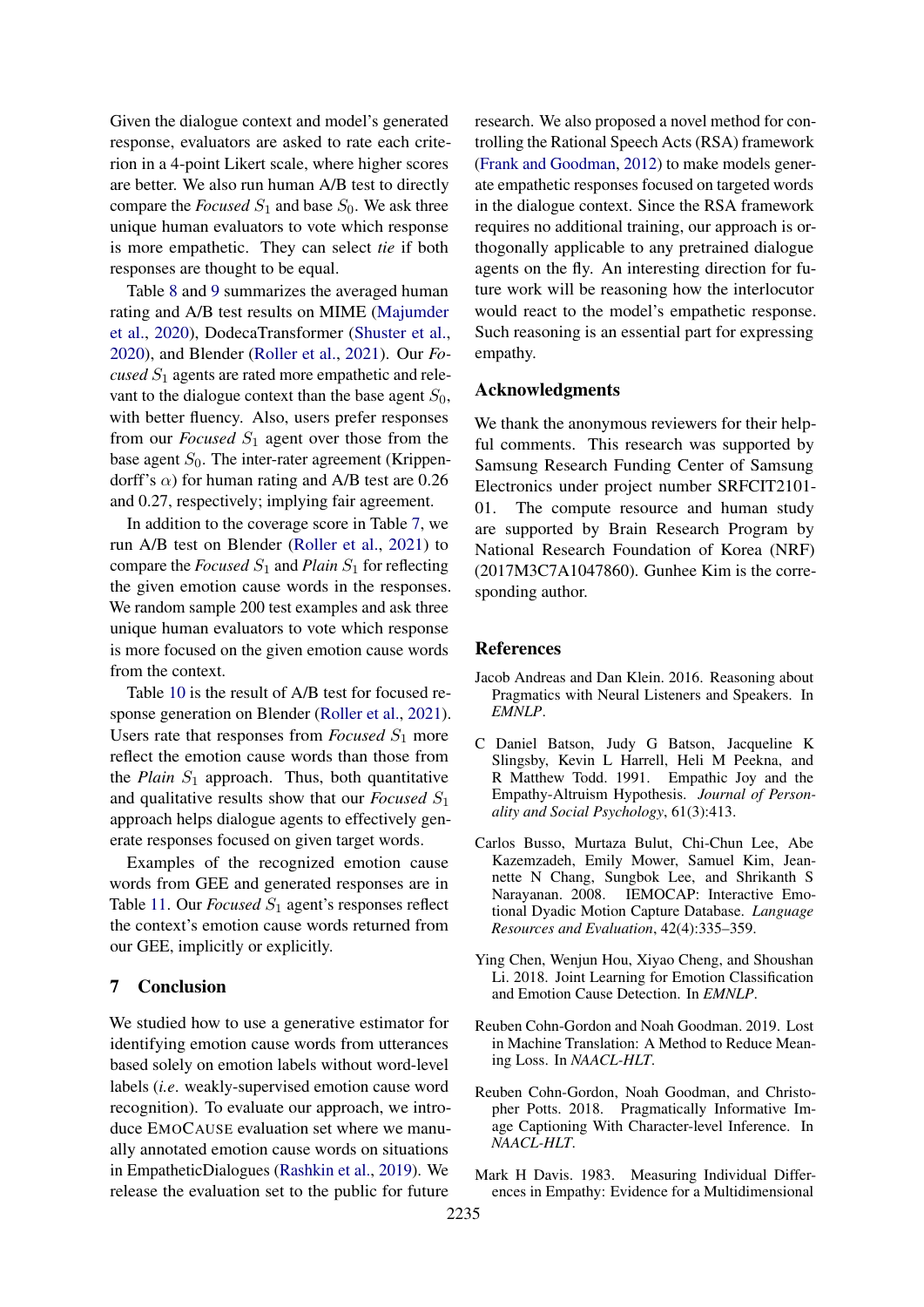Approach. *Journal of Personality and Social Psychology*, 44(1):113.

- <span id="page-9-17"></span>Jean Decety and Thierry Chaminade. 2003. Neural Correlates of Feeling Sympathy. *Neuropsychologia*, 41(2):127–138.
- <span id="page-9-23"></span>Jacob Devlin, Ming-Wei Chang, Kenton Lee, and Kristina Toutanova. 2019. BERT: Pre-training of Deep Bidirectional Transformers for Language Understanding. In *NAACL-HLT*.
- <span id="page-9-13"></span>Chuang Fan, Hongyu Yan, Jiachen Du, Lin Gui, Lidong Bing, Min Yang, Ruifeng Xu, and Ruibin Mao. 2019. A Knowledge Regularized Hierarchical Approach for Emotion Cause Analysis. In *EMNLP*.
- <span id="page-9-0"></span>Michael C Frank and Noah D Goodman. 2012. Predicting Pragmatic Reasoning in Language Games. *Science*, 336(6084):998–998.
- <span id="page-9-1"></span>Daniel Fried, Ronghang Hu, Volkan Cirik, Anna Rohrbach, Jacob Andreas, Louis-Philippe Morency, Taylor Berg-Kirkpatrick, Kate Saenko, Dan Klein, and Trevor Darrell. 2018. Speaker-follower models for vision-and-language navigation. In *NeurIPS*.
- <span id="page-9-15"></span>Vittorio Gallese, Christian Keysers, and Giacomo Rizzolatti. 2004. A Unifying View of the Basis of Social Cognition. *Trends in Cognitive Sciences*, 8(9):396–403.
- <span id="page-9-9"></span>Qinghong Gao, Jiannan Hu, Ruifeng Xu, Gui Lin, Yulan He, Qin Lu, and Kam-Fai Wong. 2017. Overview of NTCIR-13 ECA Task. In *NTCIR-13*.
- <span id="page-9-18"></span>Thomas L Griffiths, Charles Kemp, and Joshua B Tenenbaum. 2008. Bayesian Models of Cognition. *Cambridge Handbook of Computational Cognitive Modeling*, pages 115–126.
- <span id="page-9-11"></span>Lin Gui, Jiannan Hu, Yulan He, Ruifeng Xu, Qin Lu, and Jiachen Du. 2017. A Question Answering Approach for Emotion Cause Extraction. In *EMNLP*.
- <span id="page-9-8"></span>Lin Gui, Dongyin Wu, Ruifeng Xu, Qin Lu, and Yu Zhou. 2016. Event-Driven Emotion Cause Extraction with Corpus Construction. In *EMNLP*.
- <span id="page-9-7"></span>Lin Gui, Li Yuan, Ruifeng Xu, Bin Liu, Qin Lu, and Yu Zhou. 2014. Emotion Cause Detection with Linguistic Construction in Chinese Weibo Text. In *NLPCC*.
- <span id="page-9-14"></span>Hyunwoo Kim, Byeongchang Kim, and Gunhee Kim. 2020. Will I Sound Like Me? Improving Persona Consistency in Dialogues through Pragmatic Self-Consciousness. In *EMNLP*.
- <span id="page-9-21"></span>Mike Lewis, Yinhan Liu, Naman Goyal, Marjan Ghazvininejad, Abdelrahman Mohamed, Omer Levy, Ves Stoyanov, and Luke Zettlemoyer. 2020. BART: Denoising Sequence-to-Sequence Pre-Training for Natural Language Generation, Translation, and Comprehension. In *ACL*.
- <span id="page-9-6"></span>Qintong Li, Hongshen Chen, Zhaochun Ren, Pengjie Ren, Zhaopeng Tu, and Zhumin Chen. 2020. EmpDG: Multi-resolution Interactive Empathetic Dialogue Generation. In *COLING*.
- <span id="page-9-12"></span>Xiangju Li, Kaisong Song, Shi Feng, Daling Wang, and Yifei Zhang. 2018. A Co-Attention Neural Network Model for Emotion Cause Analysis with Emotional Context Awareness. In *EMNLP*.
- <span id="page-9-22"></span>Yanran Li, Hui Su, Xiaoyu Shen, Wenjie Li, Ziqiang Cao, and Shuzi Niu. 2017. DailyDialog: A Manually Labelled Multi-turn Dialogue Dataset. In *IJC-NLP*.
- <span id="page-9-5"></span>Zhaojiang Lin, Andrea Madotto, Jamin Shin, Peng Xu, and Pascale Fung. 2019. MoEL: Mixture of Empathetic Listeners. In *EMNLP*.
- <span id="page-9-4"></span>Zhaojiang Lin, Peng Xu, Genta Indra Winata, Zihan Liu, and Pascale Fung. 2020. CAiRE: An End-to-End Empathetic Chatbot. In *AAAI*.
- <span id="page-9-25"></span>Yinhan Liu, Myle Ott, Naman Goyal, Jingfei Du, Mandar Joshi, Danqi Chen, Omer Levy, Mike Lewis, Luke Zettlemoyer, and Veselin Stoyanov. 2019. RoBERTa: A Robustly Optimized BERT Pretraining Approach. *arXiv:1907.11692*.
- <span id="page-9-3"></span>Navonil Majumder, Pengfei Hong, Shanshan Peng, Jiankun Lu, Deepanway Ghosal, Alexander Gelbukh, Rada Mihalcea, and Soujanya Poria. 2020. MIME: MIMicking Emotions for Empathetic Response Generation. In *EMNLP*.
- <span id="page-9-26"></span>A. H. Miller, W. Feng, A. Fisch, J. Lu, D. Batra, A. Bordes, D. Parikh, and J. Weston. 2017. ParlAI: A Dialog Research Software Platform. *arXiv:1705.06476*.
- <span id="page-9-24"></span>Saif M Mohammad and Peter D Turney. 2013. Crowdsourcing a Word-Emotion Association Lexicon. *Computational Intelligence*, 29(3):436–465.
- <span id="page-9-19"></span>Desmond C Ong, Jamil Zaki, and Noah D Goodman. 2015. Affective Cognition: Exploring Lay Theories of Emotion. *Cognition*, 143:141–162.
- <span id="page-9-20"></span>Desmond C Ong, Jamil Zaki, and Noah D Goodman. 2019. Computational Models of Emotion Inference in Theory of Mind: A Review and Roadmap. *Topics in Cognitive Science*, 11(2):338–357.
- <span id="page-9-10"></span>Soujanya Poria, Navonil Majumder, Devamanyu Hazarika, Deepanway Ghosal, Rishabh Bhardwaj, Samson Yu Bai Jian, Romila Ghosh, Niyati Chhaya, Alexander Gelbukh, and Rada Mihalcea. 2020. Recognizing Emotion Cause in Conversations. *arXiv:2012.11820*.
- <span id="page-9-2"></span>Hannah Rashkin, Eric Michael Smith, Margaret Li, and Y-Lan Boureau. 2019. Towards Empathetic Opendomain Conversation Models: A New Benchmark and Dataset. In *ACL*.
- <span id="page-9-16"></span>Giacomo Rizzolatti and Laila Craighero. 2004. The Mirror-Neuron System. *Annual Review of Neuroscience*, 27:169–192.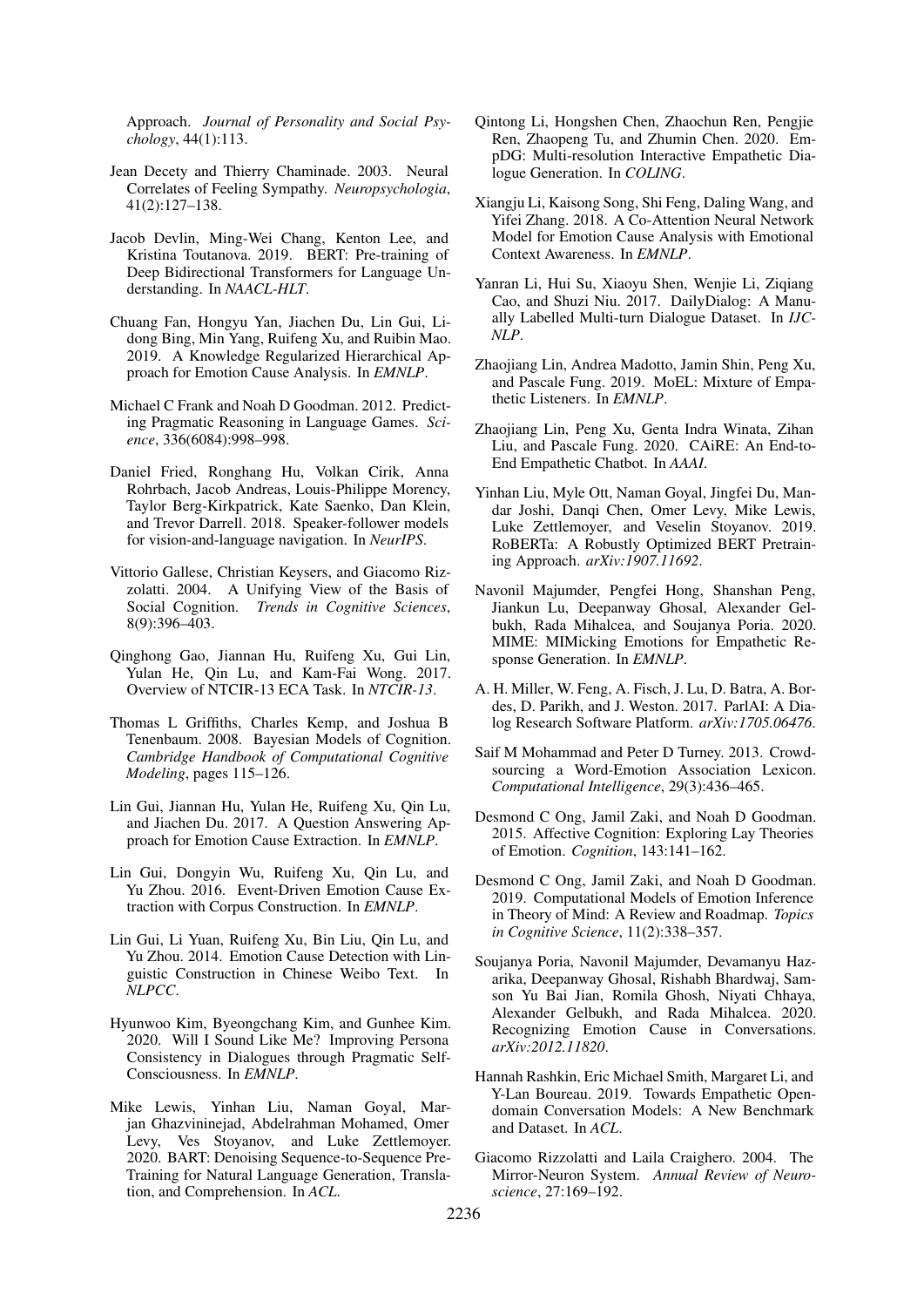- <span id="page-10-4"></span>Stephen Roller, Emily Dinan, Naman Goyal, Da Ju, Mary Williamson, Yinhan Liu, Jing Xu, Myle Ott, Kurt Shuster, Eric M Smith, et al. 2021. Recipes for Building an Open-Domain Chatbot. In *EACL*.
- <span id="page-10-13"></span>Stuart Rose, Dave Engel, Nick Cramer, and Wendy Cowley. 2010. Automatic Keyword Extraction from Individual Documents. *Text mining: applications and theory*, 1:1–20.
- <span id="page-10-1"></span>Perrine Ruby and Jean Decety. 2004. How would You Feel Versus How do You Think She would Feel? A Neuroimaging Study of Perspective-taking with Social Emotions. *Journal of Cognitive Neuroscience*, 16(6):988–999.
- <span id="page-10-12"></span>Rebecca Saxe and Sean Dae Houlihan. 2017. Formalizing Emotion Concepts within a Bayesian Model of Theory of Mind. *Current Opinion in Psychology*, 17:15–21.
- <span id="page-10-0"></span>Ashish Sharma, Adam Miner, David Atkins, and Tim Althoff. 2020. A Computational Approach to Understanding Empathy Expressed in Text-Based Mental Health Support. In *EMNLP*.
- <span id="page-10-2"></span>Sheng Shen, Daniel Fried, Jacob Andreas, and Dan Klein. 2019. Pragmatically Informative Text Generation. In *NAACL-HLT*.
- <span id="page-10-6"></span>Weiyan Shi and Zhou Yu. 2018. Sentiment Adaptive End-to-End Dialog Systems. In *ACL*.
- <span id="page-10-3"></span>Kurt Shuster, Da Ju, Stephen Roller, Emily Dinan, Y-Lan Boureau, and Jason Weston. 2020. The Dialogue Dodecathlon: Open-domain Knowledge and Image Grounded Conversational Agents. In *ACL*.
- <span id="page-10-5"></span>Farhad Bin Siddique, Onno Kampman, Yang Yang, Anik Dey, and Pascale Fung. 2017. Zara Returns: Improved Personality Induction and Adaptation by an Empathetic Virtual Agent. In *ACL*.
- <span id="page-10-7"></span>Eric Michael Smith, Mary Williamson, Kurt Shuster, Jason Weston, and Y-Lan Boureau. 2020. Can You Put it All Together: Evaluating Conversational Agents' Ability to Blend Skills. In *ACL*.
- <span id="page-10-11"></span>Ramakrishna Vedantam, Samy Bengio, Kevin Murphy, Devi Parikh, and Gal Chechik. 2017. Context-Aware Captions from Context-Agnostic Supervision. In *CVPR*.
- <span id="page-10-9"></span>Rui Xia and Zixiang Ding. 2019. Emotion-Cause Pair Extraction: A New Task to Emotion Analysis in Texts. In *ACL*.
- <span id="page-10-10"></span>Sina Zarrieß and David Schlangen. 2019. Know What You Don't Know: Modeling a Pragmatic Speaker that Refers to Objects of Unknown Categories. In *ACL*.
- <span id="page-10-8"></span>Peixiang Zhong, Chen Zhang, Hao Wang, Yong Liu, and Chunyan Miao. 2020. Towards Persona-Based Empathetic Conversational Models. In *EMNLP*.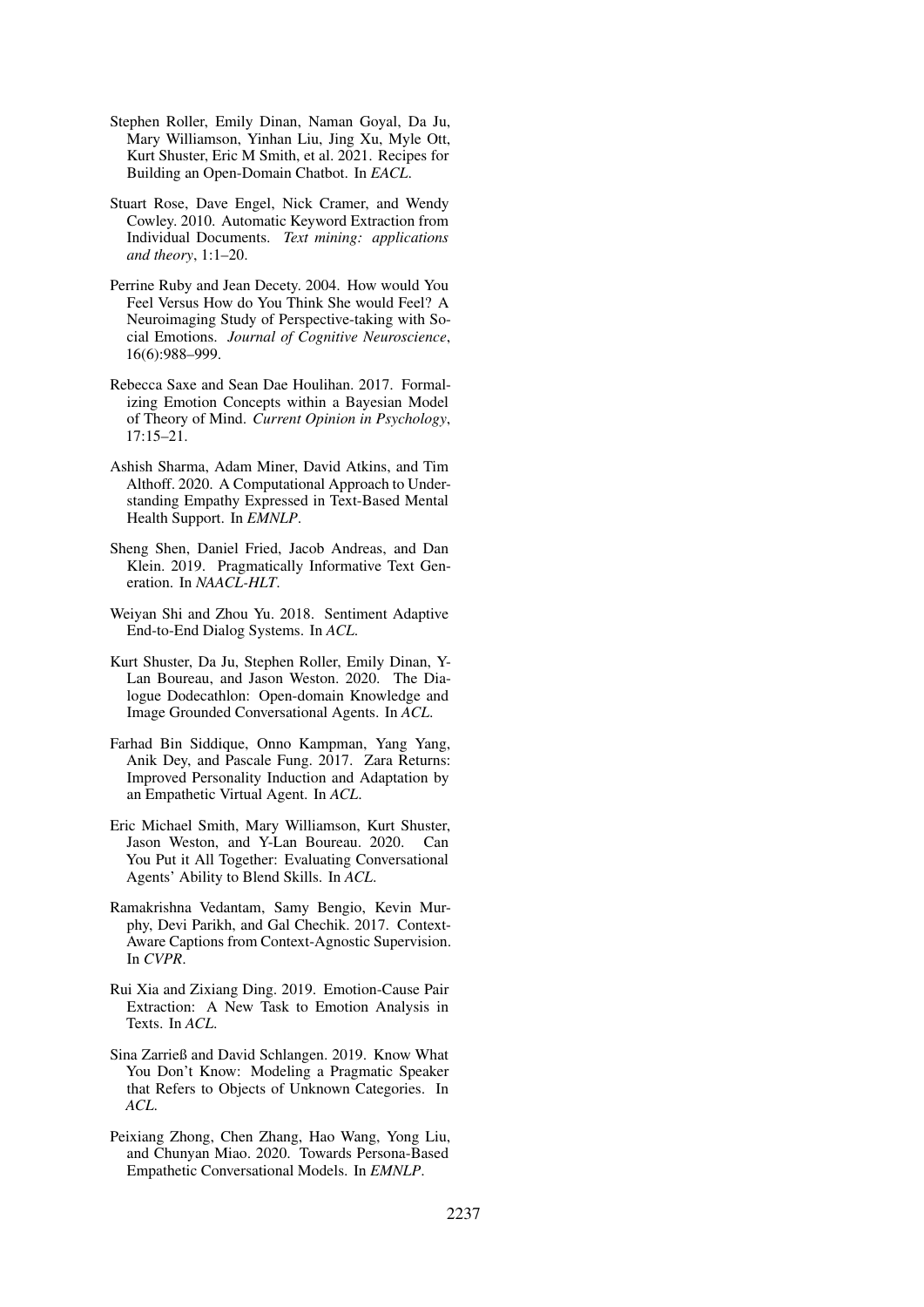## A Implementation Details

Weakly-supervised emotion cause word recognition. We use *rake-nltk*[3](#page-11-0) to implement RAKE [\(Rose et al.,](#page-10-13) [2010\)](#page-10-13), and the official code of Em- $pDG<sup>4</sup>$  $pDG<sup>4</sup>$  $pDG<sup>4</sup>$  from the authors [\(Li et al.,](#page-9-6) [2020\)](#page-9-6). We respectively finetune BERT-based-uncased [\(Devlin](#page-9-23) [et al.,](#page-9-23) [2019\)](#page-9-23) for BERT-Attention and BART-large [\(Lewis et al.,](#page-9-21) [2020\)](#page-9-21) for our generative emotion estimator (GEE). We set a learning rate to 3e-5 for BERT-Attention and 1e-5 for GEE. Other than the learning rate, we follow the default hyperparam-eters in ParlAI framework<sup>[5](#page-11-2)</sup> [\(Miller et al.,](#page-9-26) [2017\)](#page-9-26). We select the best performing checkpoint using the Top-1 recall for emotion cause word recognition on the validation set. We run experiments 5 times with different random seeds and report averaged scores on Table [6.](#page-6-2)

Dialogue models. We use MIME [\(Majumder](#page-9-3) [et al.,](#page-9-3) [2020\)](#page-9-3), DodecaTransformer [\(Shuster et al.,](#page-10-3) [2020\)](#page-10-3), and Blender 90M [\(Roller et al.,](#page-10-4) [2021\)](#page-10-4) as dialogue models for base speakers. For MIME, we use the codes and pretrained weights of the authors' official implementation<sup>[6](#page-11-3)</sup> as is. For DodecaTransformer and Blender, we use the ParlAI framework with the default hyperparameters and finetune them on EmpatheticDialogues [\(Rashkin et al.,](#page-9-2) [2019\)](#page-9-2). We select the best performing checkpoint via perplexity on the validation set.

During inference, we use greedy decoding and set RSA parameter  $\alpha$  and  $\beta$  to 2.0 and 0.9 for MIME, 3.0 and 0.9 for DodecaTransformer, and 4.0 and 0.9 for Blender. We select the best performing  $\alpha$  and  $\beta$  from the candidates of [1.0, 2.0, 3.0, 4.0] and [0.5, 0.6, 0.7, 0.8, 0.9, 1.0] with one trial for each. Inference on the test set of EmpatheticDialogues takes 0.4 hours with Blender 90M base speaker.

Evaluation metrics. To compute Exploration and Interpretation scores [\(Sharma et al.,](#page-10-0) [2020\)](#page-10-0), we separately finetune RoBERTa-base for each score using the author's official code<sup>[7](#page-11-4)</sup>.

Sensitivity to  $k$  of top- $k$  emotion cause words. In all experiments, we use  $k = 5$ , which is found by validation with  $k = 1, 2, 4, 8$  using Blender [\(Roller](#page-10-4) [et al.,](#page-10-4) [2021\)](#page-10-4) on EmpatheticDialogues [\(Rashkin](#page-9-2) [et al.,](#page-9-2) [2019\)](#page-9-2). Table [12](#page-11-5) summarizes the results.

<span id="page-11-3"></span><span id="page-11-2"></span><sup>5</sup><https://parl.ai>

<span id="page-11-4"></span><sup>6</sup><https://github.com/declare-lab/MIME>

<sup>7</sup>[https://github.com/behavioral-data/](https://github.com/behavioral-data/Empathy-Mental-Health) [Empathy-Mental-Health](https://github.com/behavioral-data/Empathy-Mental-Health)

<span id="page-11-5"></span>

| k. | Exploration $\uparrow$ | Interpretation $\uparrow$ |
|----|------------------------|---------------------------|
|    | 0.32                   | 0.27                      |
|    | 0.34                   | 0.29                      |
|    | 0.35                   | 0.30                      |
|    | 0.36                   | 0.29                      |

Table 12: Comparison of different  $k$  values for top $k$  emotion cause words on generating empathetic responses in EmpatheticDialogues [\(Rashkin et al.,](#page-9-2) [2019\)](#page-9-2). Exploration and Interpretation scores are evaluated by pretrained RoBERTa models from [Sharma et al.](#page-10-0) [\(2020\)](#page-10-0).

Experiments for emotion cause word recognition and emotion classification are run on one NVIDIA Quadro RTX 6000 GPU. Experiments for empathetic response generation are run on two GPUs.

# B Emotion Classification

We report the classification performance of emotion classifiers used in empathetic response generation. Table [13](#page-11-6) shows the Top-1, 5 emotion classification accuracy for each model. For reference, BERT [\(Devlin et al.,](#page-9-23) [2019\)](#page-9-23) shows 0.55 and 0.88 for Top-1 and 5 accuracy.

<span id="page-11-6"></span>

| Model                        | $Top-1$ | Top- $5$ |
|------------------------------|---------|----------|
| MoEL $(Lin et al., 2019)$    | 0.38    | 0.74     |
| MIME (Majumder et al., 2020) | 0.34    | 0.77     |
| GEE (Ours)                   | 0.40    | 0.77     |

Table 13: Comparison of emotion classification accuracy from different models trained on EmpatheticDialogues [\(Rashkin et al.,](#page-9-2) [2019\)](#page-9-2).

## C Details of EMOCAUSE Evaluation Set

Table [14](#page-12-0) shows some selected examples of emotion cause words with given emotion and situation. Table [15](#page-13-0) shows Top-10 frequent cause words per emotion. Interestingly, same words can be seen in both positive and negative emotions. For example, we can find the word *interview* on both "Anxious" and "Confident". "Anticipating" and "Disappointed" are closely related to *vacation*. This result shows that understanding the context is one of key prerequisites for emotion cause word recognition.

<span id="page-11-0"></span><sup>3</sup><https://github.com/csurfer/rake-nltk>

<span id="page-11-1"></span><sup>4</sup><https://github.com/qtli/EmpDG>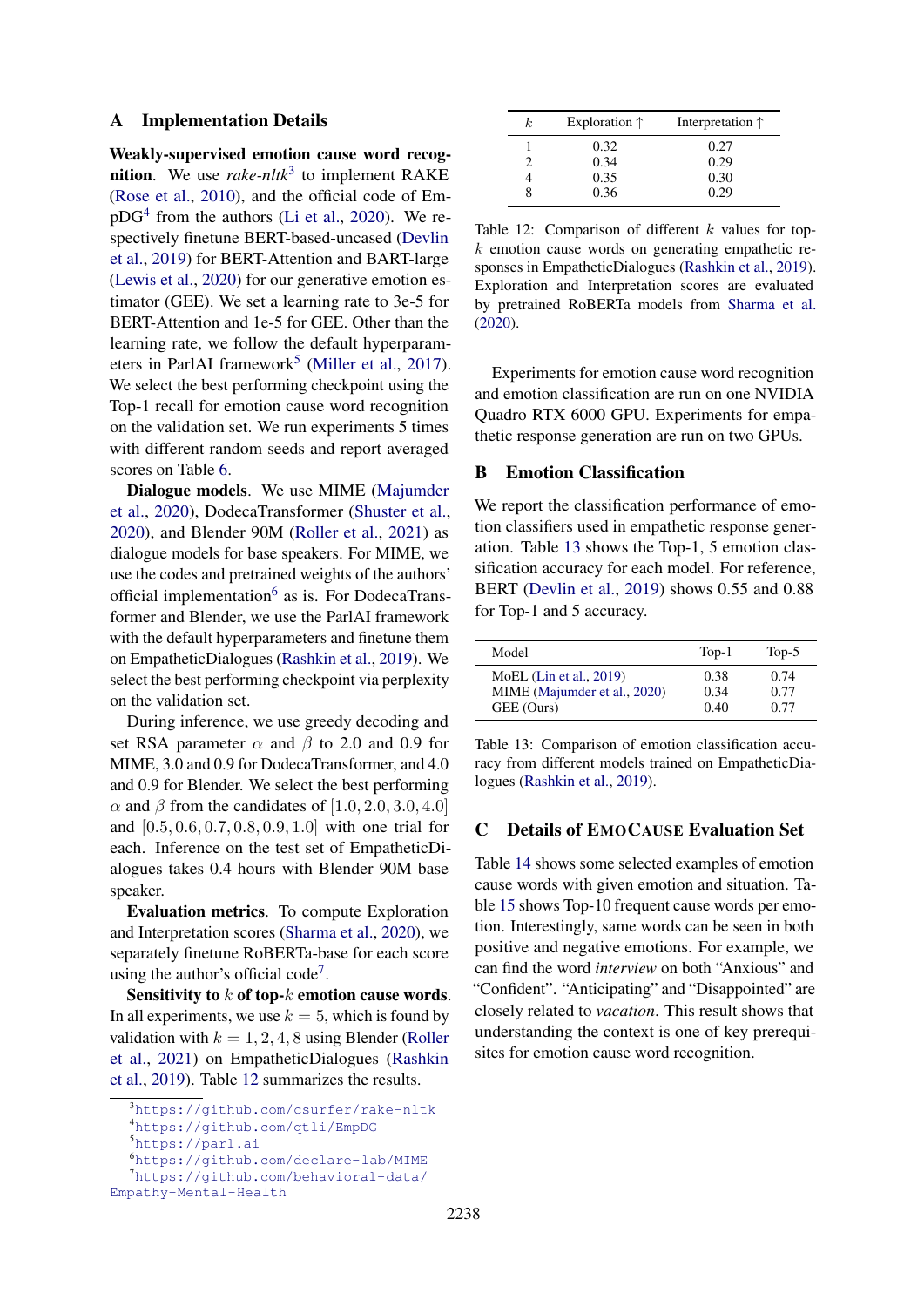#### <span id="page-12-0"></span>Emotion: Surprised

We just got a new puppy . My older dog knew to let that one out first when I get home from work .

## Emotion: Faithful

My **boyfriend** is going out with a bunch of people I do n't know tonight. But I trust him that he will be a good boy.

### Emotion: Anticipating

I am really waiting on **getting** my tax returns this year I could use new carpet

### Emotion: Trusting

I trust my own intuitions when it comes to my health .

#### Emotion: Embarrassed

i was super late for my meeting on tuesday

### Emotion: Sad

My girlfriend 's cat is sick with Cancer . I do n't think she 's going to make it for much longer and I 'm really shaken up by it .

#### Emotion: Proud

I put in a lot of effort and energy and I found a new job . It 's an online teaching position and I feel so good about myself .

### Emotion: Terrified

Driving down the highway during a heavy thunderstorm and a car crash happens in front of me where a car flips over .

#### Emotion: Confident

I studied all night for my final exam

## Emotion: Guilty

I made a really inappropriate joke about someone I work with to other coworkers and it got back to them . I feel really bad about it .

Table 14: Examples of our annotated emotion cause words. Words with background color are selected as emotion cause words by annotators.